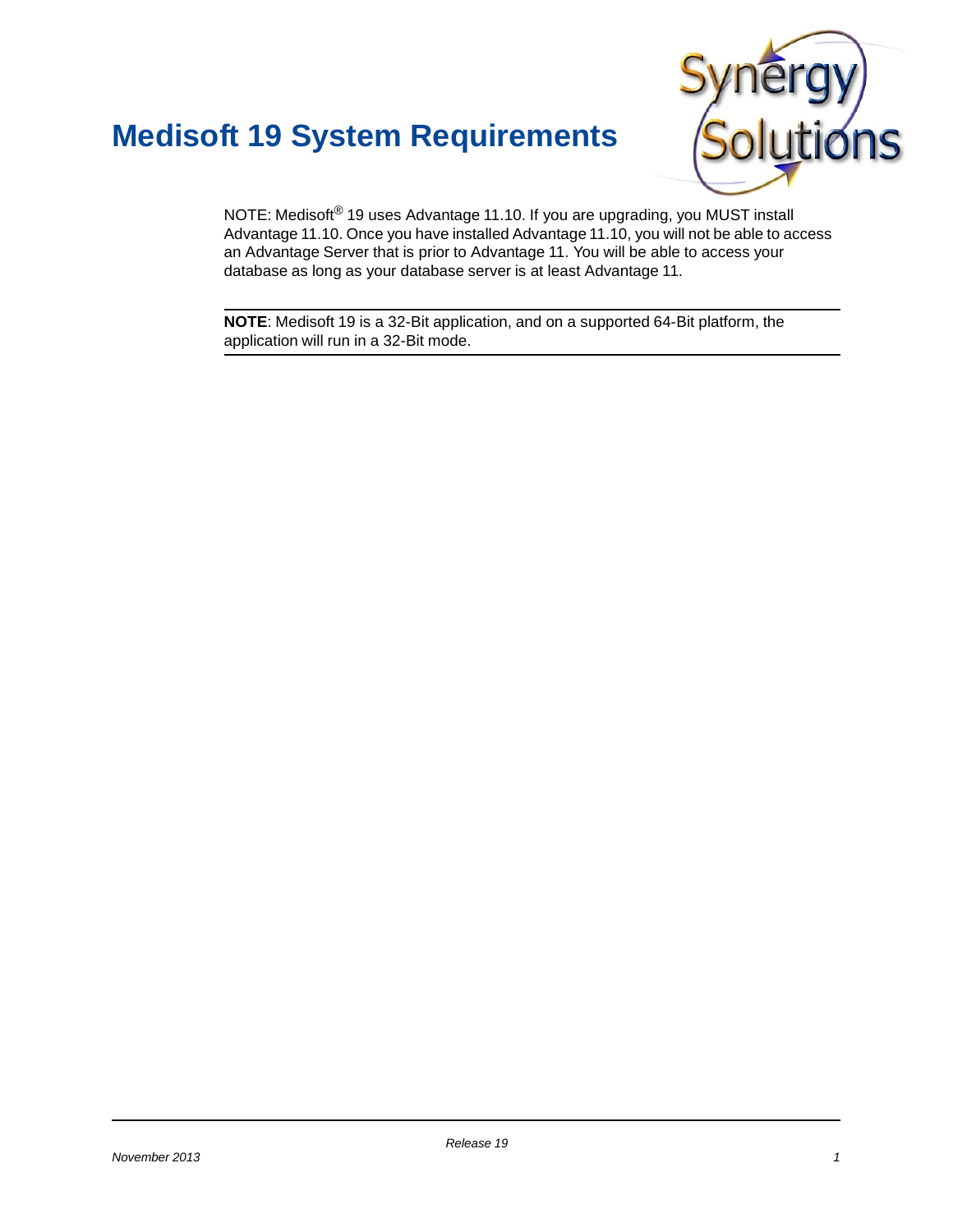# **Medisoft 19 Supported Operating Systems**

|                                                      | <b>SERVER</b><br><b>Version of Medisoft 19</b> |                            | <b>WORKSTATION</b><br><b>Version of Medisoft 19</b> |                                |
|------------------------------------------------------|------------------------------------------------|----------------------------|-----------------------------------------------------|--------------------------------|
|                                                      |                                                |                            |                                                     |                                |
| <b>OPERATING SYSTEM</b>                              | <b>Network</b><br>Professional                 | Single-User or<br>Advanced | Client/Server                                       | <b>Single-User or Advanced</b> |
| Windows Server 2003 SP2 (32 or 64-Bit)               | Y                                              | N/A                        | Υ                                                   | Y                              |
|                                                      |                                                |                            |                                                     |                                |
| Windows Server 2008 SP2 or higher (32-Bit)           | Y                                              | N/A                        | Y                                                   | Υ                              |
| Windows Server 2008 R2 (64-Bit)                      | Y                                              | N/A                        | Y                                                   | Y                              |
|                                                      |                                                |                            |                                                     |                                |
| Windows Server 2012 (64-Bit)                         | Y                                              | N/A                        | Υ                                                   | Y                              |
|                                                      |                                                |                            |                                                     |                                |
| Windows 7 Professional/Ultimate (32 or 64-Bit)       | Y                                              | Y                          | Y                                                   | Y                              |
|                                                      |                                                |                            |                                                     |                                |
| Windows 8 Professional/Enterprise (32 or 64-Bit)     | Y                                              | Υ                          | Y                                                   | Y                              |
|                                                      |                                                |                            |                                                     |                                |
| Windows Vista Business SP1 or higher (32 or 64 -Bit) | Y                                              | Y                          | Y                                                   | Y                              |
|                                                      |                                                |                            |                                                     |                                |
| <b>Windows XP Professional SP3 (32-Bit)</b>          | Υ                                              | Υ                          | Υ                                                   | Υ                              |
|                                                      |                                                |                            |                                                     |                                |

Medisoft will not support Windows RT on the ARM processor.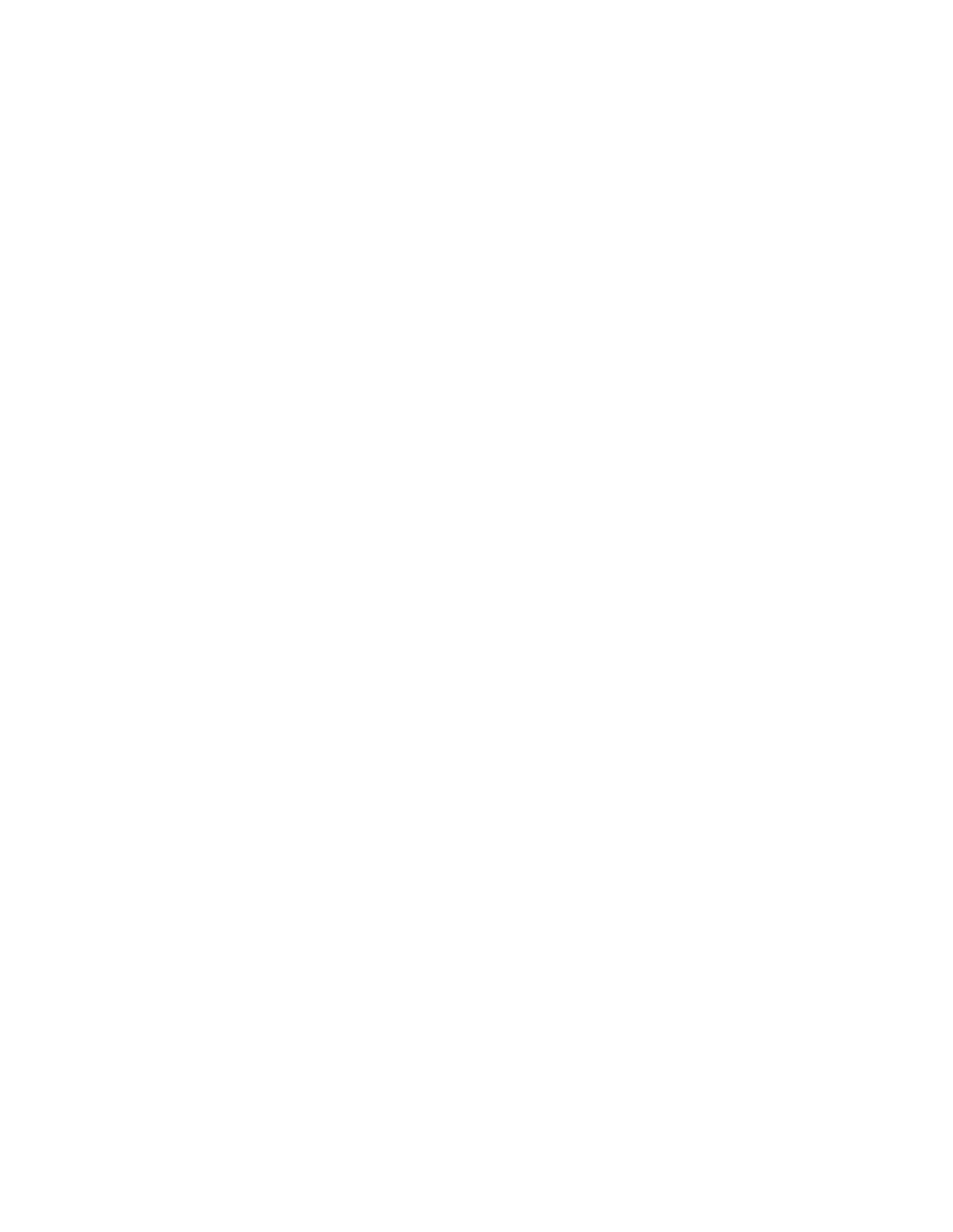## **Medisoft Hardware Requirements**

## **Workstation (minimum required)**

| CPU (Processor)         | Intel Pentium 4 2.0GHz or higher            |
|-------------------------|---------------------------------------------|
| RAM (Memory)            | 2GB                                         |
| Storage Space available | 10GB* (20GB for Net Pro)                    |
| <b>Optical Drive</b>    | DVD-ROM (required if installing from a CD)  |
| Network Card (NIC)      | 100Mbps                                     |
| Display Monitor         | 1024x768 (1280x800 for widescreen displays) |

## **Workstation (Recommended)**

| CPU (Processor)         | Intel i3 or higher                          |
|-------------------------|---------------------------------------------|
| RAM (Memory)            | 4GB                                         |
| Storage Space available | $20GB*$                                     |
| <b>Optical Drive</b>    | DVD-ROM (required if installing from a CD)  |
| Network Card (NIC)      | 1Gbps                                       |
| <b>Display Monitor</b>  | 1024x768 (1280x800 for widescreen displays) |

## **Server (Minimum Required)-Network Professional**

| CPU (Processor)         | Intel Core 2 Duo 2.0GHz                     |
|-------------------------|---------------------------------------------|
| RAM (Memory)            | 4GB                                         |
| Storage Space available | $20GB*$                                     |
| <b>Optical Drive</b>    | DVD-ROM (required if installing from a CD)  |
| Network Card (NIC)      | 100Mbps                                     |
| Display Monitor         | 1024x768 (1280x800 for widescreen displays) |

### **Server (Recommended)-Network Professional**

| CPU (Processor)         | Intel i3 or higher                          |
|-------------------------|---------------------------------------------|
| RAM (Memory)            | 8GB                                         |
| Storage Space available | $40GB*$                                     |
| <b>Optical Drive</b>    | DVD-ROM (required if installing from a CD)  |
| Network Card (NIC)      | 1Gbps                                       |
| Display Monitor         | 1024x768 (1280x800 for widescreen displays) |

**IMPORTANT:** You must also have an Internet connection to use Network Professional.